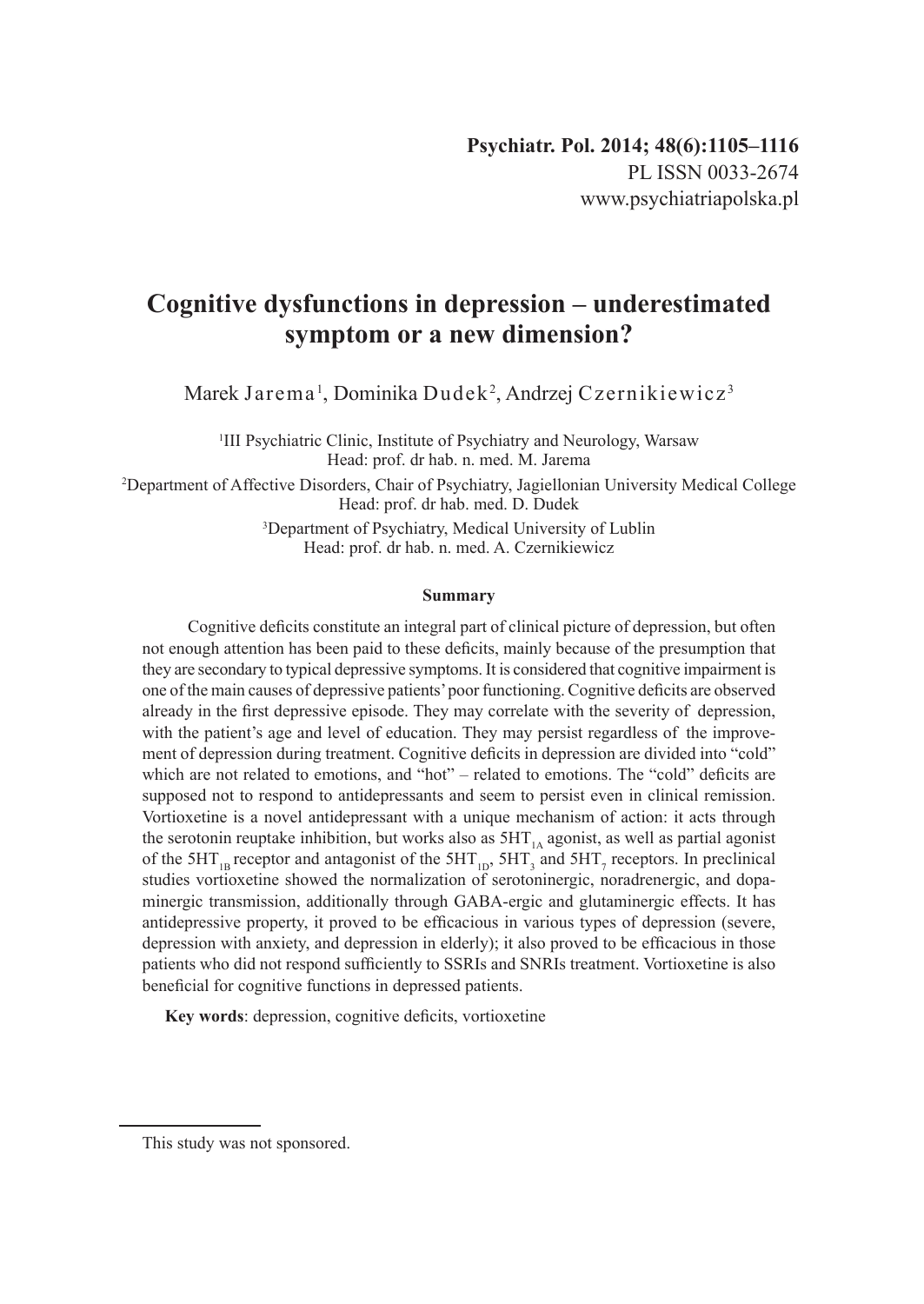## **Introduction**

The clinical picture of depression is commonly known and the symptoms are relatively easy to recognise. We are currently witnessing a significant rise in numbers of reported cases of depression as well as an increased demand for its assessment and treatment. This is partly due to the considerably improved public awareness of both causes of depression and the available treatment methods. Nonetheless, parallel to the widening access to treatment, there is also an increased risk of inadequate therapeutic response. This term comprises the insufficient abatement of objectively assessed depressive symptoms as well as the subjective lack of improvement during and after treatment. It can be explained by both inherent limitations of psychiatric pharmacotherapy, and treatment not being properly tailored to patient's needs.

Both objectively and subjectively unsatisfactory therapeutic response can, among others, stem from clinicians remaining excessively focused on the typical manifestations of depression, concurrently overlooking symptoms less distinctive, but equally crucial for patient's functioning.

Impaired cognitive functioning is a common, although, frequently underestimated phenomenon in patients with depression. The typical symptoms, including slowing, impairment of executive functions and working memory [1] significantly contribute to the patients' deteriorated functioning, and may prolong their malaise even after the resolution of typical depressive symptoms [2, 3]. They also play an important role in diminishing the capacity to perform the activities of daily living, thus hindering psychosocial activity and negatively affecting patients' everyday functioning [4]. The cognitive deficits often tend to be dismissed as secondary to the typical symptoms of depression, like sadness, gloom, psychomotor slowing, anhedonia, etc. Apart from being merely cross-linked with other clinical signs, they can, however, directly result from depression pathogenetic factors (for example genetic) [5], therefore representing a primary rather than utterly secondary quality. On the other hand, the cognitive dysfunctions can be alleviated with antidepressant treatment, with some antidepressant drugs being apparently more effective in this regard than others [6].

#### **Types and areas of cognitive dysfunction in depression**

Two major types of cognitive dysfunction can be identified in depressive disorders: cognitive biases, understood as distorted information processing leading to depressive thinking errors, and cognitive deficits encompassing areas such as attention, memory and learning, executive functions and drive [7].

Distorted depressive cognitive patterns are the result of neurophysiologically determined cognitive processes and their deficits as well as personal life experiences and environmental influences[8]. They are usually rigid, unrealistic, hardly susceptible to the influence of everyday experiences, hence dysfunctional. Depressive thinking is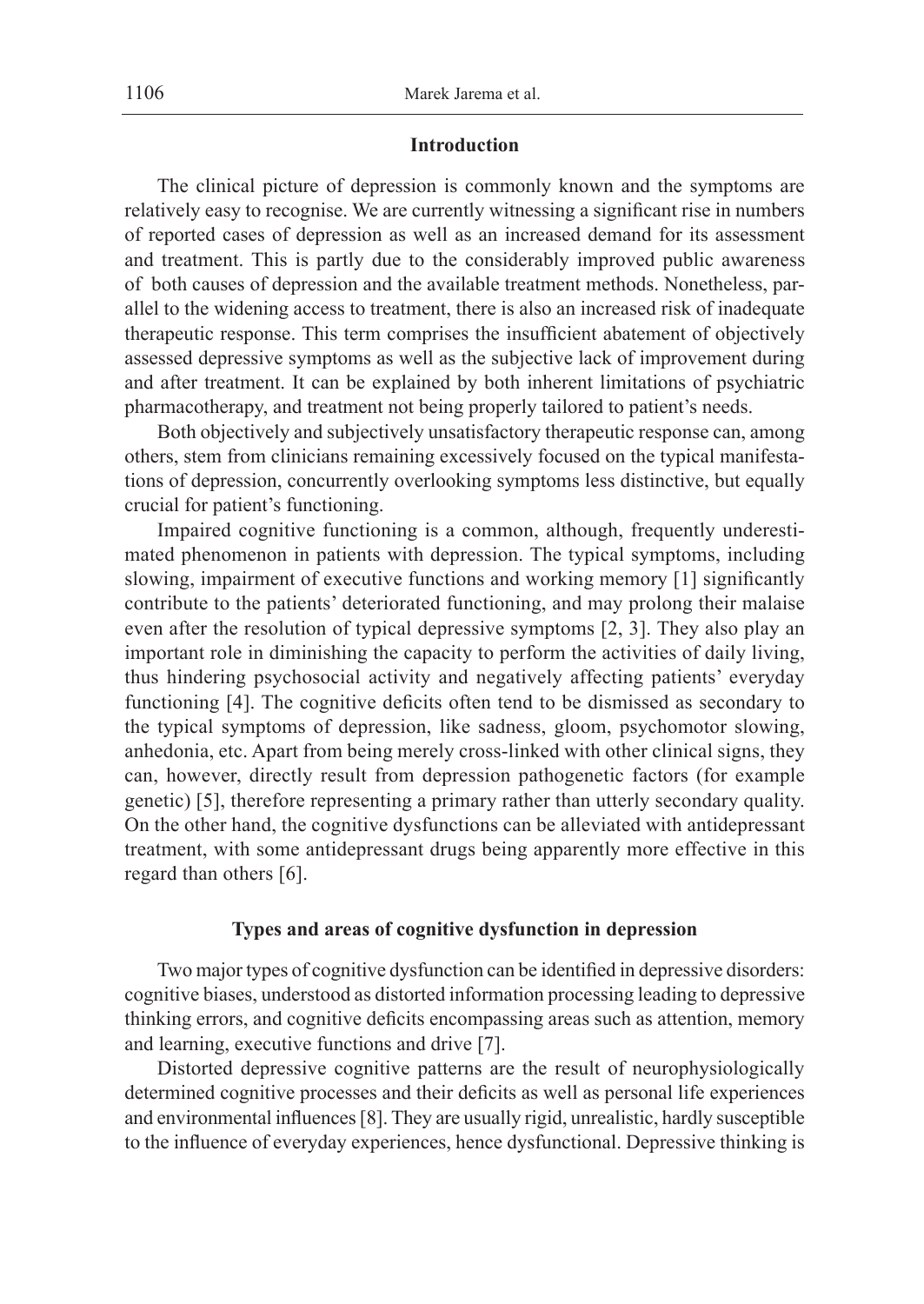dominated by involuntarily emerging negative content about oneself, the surrounding world and the future, while defective information processing allows this "depressive philosophy" to retain a semblance of credibility to the patient [9]. Such distorted processing of information is interrelated with other clinical symptoms of depression: emotional, motivational, behavioural, somatic [10].

Cognitive impairment is estimated to occur in 94% of patients in the acute phase of depression, but persist in as many as 44% of patients in remission [11]. Moreover, with subsequent depressive episodes the cognitive deficits are expected to accrue [12].

Depressive cognitive distortions are closely associated with some cognitive functions, such as attention, memory, executive functions. For example, attention in depression is focused particularly on negative stimuli [13], and individuals suffering from depression more efficiently memorise negative information [14-16]. The cognitive deficits observed in depression can be assumed to further impair reality testing and sustain distorted thinking patterns. The areas of cognitive deficits typical for depression are presented in table 1.

| Area of cognitive deficit | Description                                                                                                                                                                                                            |
|---------------------------|------------------------------------------------------------------------------------------------------------------------------------------------------------------------------------------------------------------------|
| Attention                 | The ability to focus and sustain attention                                                                                                                                                                             |
| Memory/learning           | Episodic memory (memory of events, autobiography)<br>Verbal memory, visuospatial memory, learning                                                                                                                      |
| Executive functions       | The ability to monitor and regulate cognitive processes with the use<br>of attention and planning; working memory and mental flexibility; initiating<br>and monitoring task performance; multitasking; decision making |
| <b>Drive</b>              | The speed with which the brain controls the execution of tasks by the body                                                                                                                                             |

Table 1. **Areas of cognitive deficits in depression**

## **Cognitive dysfunction in recurrent depression – underestimated dimension?**

The diagnostic criteria for depression, both in ICD-10 and DSM-5, take into consideration the symptoms associated with cognitive impairment. DSM-5 lists diminished ability to think or concentrate, or indecisiveness, nearly every day (either by subjective account or observed by others), and psychomotor agitation or retardation nearly every day (observable by others, not merely subjective feelings of restlessness or being slowed down) [17], while the ICD-10 – reduced concentration and attention, and a definite psychomotor retardation or agitation [18]. Nevertheless, cognitive dysfunctions in depression are too rarely recognised and subject to therapeutic interventions. In part, this is due to being rather sought out in the elderly, therefore often overlooked in younger adults. Furthermore, cognitive impairments are often not considered one of the essential dimensions of depression which leads to other symptoms being prioritised in clinical practice (for example, depressed mood, anhedonia,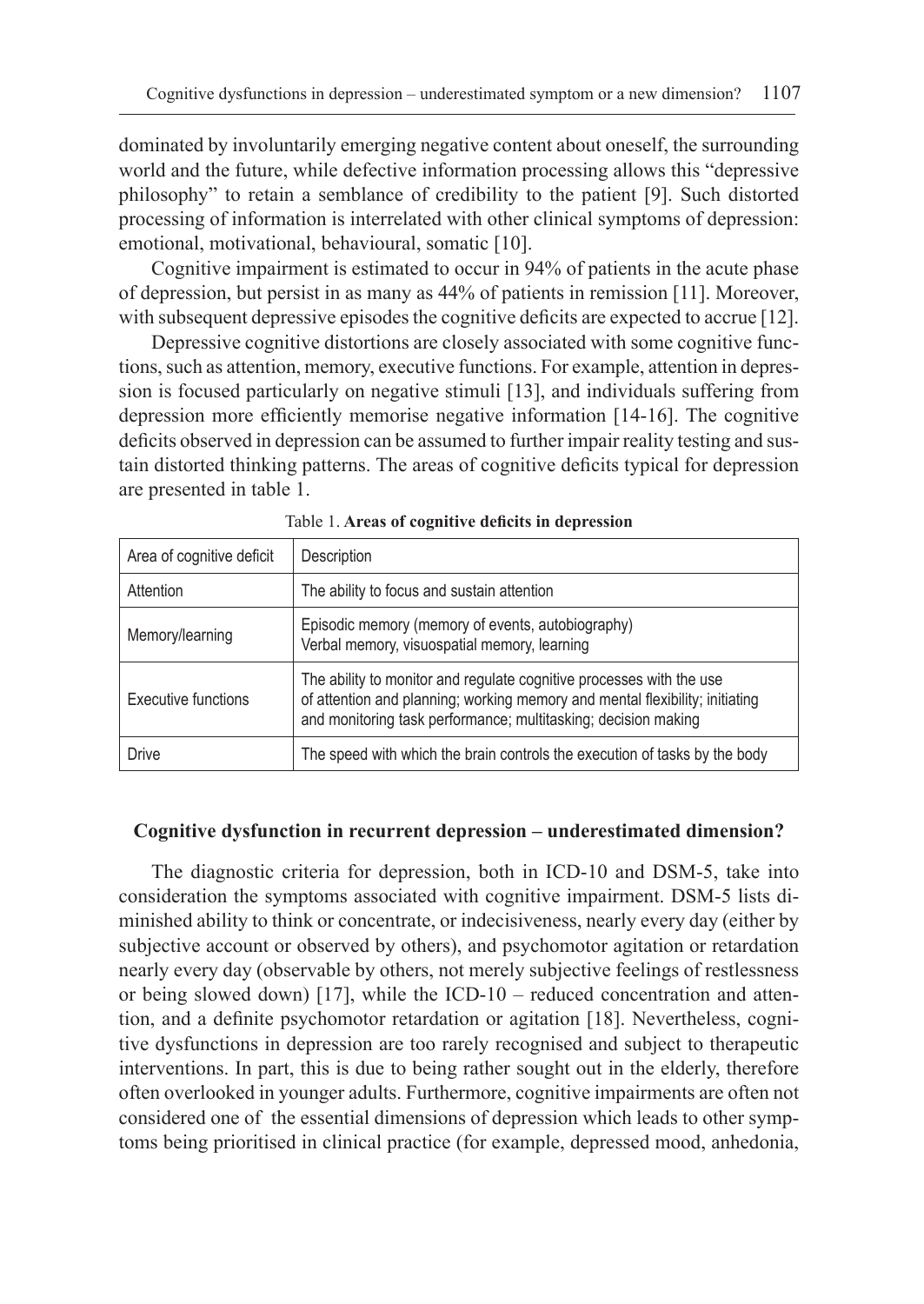suicidal ideations). Another source of concerns is the limited access to psychological and neuropsychological diagnostics, hence the difficulty in objective assessment of various dimensions of cognitive deficits. The available psychometric instruments are mainly employed for research purposes (Table 2)

| Area of cognitive functioning        | Tests                                                                                                                                                                                              |
|--------------------------------------|----------------------------------------------------------------------------------------------------------------------------------------------------------------------------------------------------|
| Psychomotor drive                    | Trail Making Test A -TMT A, Digit Symbol Coding Modalities Test                                                                                                                                    |
| Attention                            | Spatial Span (SSP), Continuous Performance Test                                                                                                                                                    |
| Working memory                       | Wechsler Adult Intelligence Scale (WAIS) – backward digit-span,<br>Spatial Span (SSP), Sternberg Test                                                                                              |
| Verbal learning and verbal memory    | Luria Learning Curve, Rey Auditory-Verbal Learning Test, California<br>Verbal Learning Test - 2 <sup>nd</sup> edition (CVLT-II), Hopkins Verbal<br>Learning Test, Buschke Selective Reminding Test |
| Visual learning and visual memory    | Wechsler Memory Scale (WMS) – Visual Reproduction subscales 1<br>& 2, Rey Complex Figure Test                                                                                                      |
| Alternating attention (set-shifting) | Trail Making Test B -TMT B                                                                                                                                                                         |
| Verbal fluency                       | Tests of semantic and category fluency                                                                                                                                                             |
| Cognitive flexibility                | Wisconsin Card Sorting Test (WCST)                                                                                                                                                                 |
| Planning                             | Tower of London (TOL), Stockings of Cambridge (SOC)                                                                                                                                                |

Table 2. **Methods of assessing various areas of cognition [19]**

It seems thought-provoking that the issue of cognitive functioning in depression has only recently gained the due interest of researchers. The bulk of the available literature comprises small cross-sectional studies comparing patients to healthy volunteers. The patient groups have been heterogeneous in terms of depression subtype, symptom severity, number of episodes, and applied treatment, the results are, therefore inconsistent and ambiguous [20]. Despite those limitations, the studies suggest that specific cognitive deficits are already present in first episode of depression. Greater deficits were associated with the severity of depressive symptoms, inpatient treatment, age and level of education of the study participants [19].

Cognitive impairment appears not to be exclusively related to the ongoing depression. In some patients, it persists regardless of a significant improvement in other depressive symptoms during treatment. This applies in particular to the domains of attention, learning, verbal memory, and executive functions[21]. Such enduring deficits significantly impoverish the psychosocial functioning of the patients. Moreover, they are inferred to increase the risk of relapse and disease recurrence [22, 23].

In patients with recurrent depression, cognitive dysfunctions accrue with the number of subsequent illness episodes and the cumulative time of remaining depressed, possibly indicating that depression is "toxic" to the brain [24-26]. Such hypothesis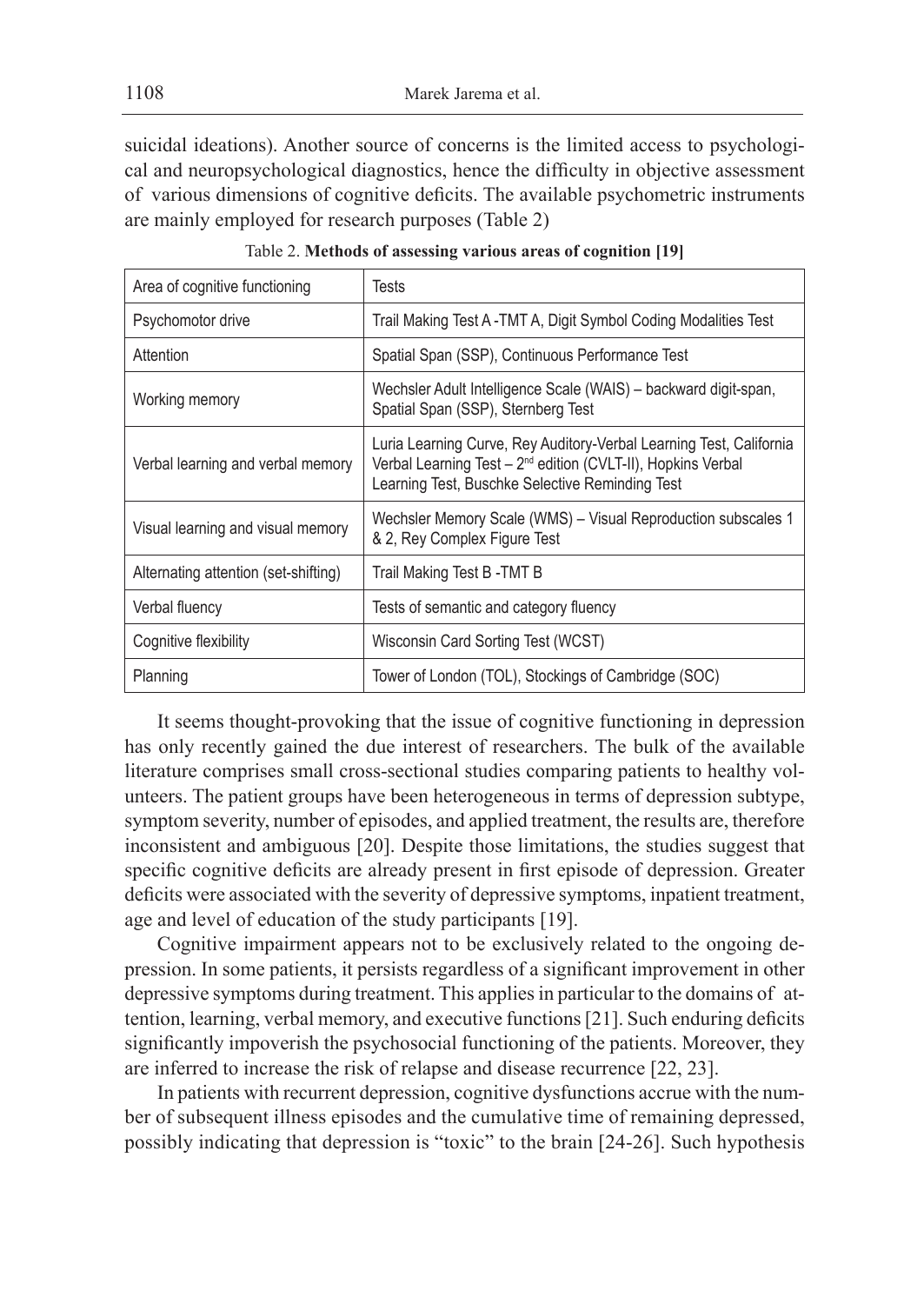is corroborated by amassing evidence that recurrent depression is a risk factor for Alzheimer's dementia in older age [25]. This, in principle (but not exclusively) relates to late-onset depression [27, 28]. In this context, it should be borne in mind that depression is often comorbid with somatic disorders, such as cardiovascular diseases, stroke, diabetes, cancer, which have a negative impact on cognitive functions as well [29].

In light of the aforementioned data, it seems justifiable to conclude that improving the cognitive dimension of depression should constitute an important therapeutic target – even more so given the patient's subjective experience of depression-related cognitive deficits can be very tedious. The subjective experience of cognitive deficits in depression is illustrated in a book by William Styron "Darkness Visible".

*"And zombie like halfway through the dinner, I lost the Del Duca prize check for \$25,000. Having tucked the check in the inside breast pocket of my jacket, I let my hand stray idly to that place and realized that it was gone. Did I "intend" to lose the money? Recently I had been deeply bothered that I was not deserving of the prize."* [30]

One of the major questions regarding cognitive impairment in depression is not only its impact on shaping the clinical picture, but also the temporal relationship of cognitive dysfunctions and depression. Do these abnormalities precede the occurrence of a full clinical picture of depression as is often suggested? Can the incomplete, unsatisfactory response to antidepressant treatment be explained by, among others, resistance of cognitive deficits to treatment [1]? Another issue is that, apart from depression, cognitive deficits are present in other mental disorders, for example schizophrenia. An intriguing question therefore arises of whether they reflect an underlying malfunction of particular neural circuits, not specific for individual clinical entities [3], rather than show a merely clinical association with certain psychopathological symptoms.

## **Antidepressant medication and cognitive function – current state of the art and future directions**

At present, cognitive deficits in depression are typically broken down into those associated with "cold" cognition (not related to emotions) and "hot" cognition (associated with emotions). The "cold" deficits are considered not to subside during remission, and, when persistent, are associated with poorer response to antidepressant therapy. They seem unrelated to a motivational factor and are evaluated in tests utilising emotionally neutral stimuli, such as the Wisconsin Card Sorting Test or California Verbal Test. The emotionally conditioned "hot" cognition is derived from negative prejudices and a faster response to negative stimuli. The "hot" and "cold" cognitions are not independent of one another – negative attitudes may adversely affect "cold" cognition [31].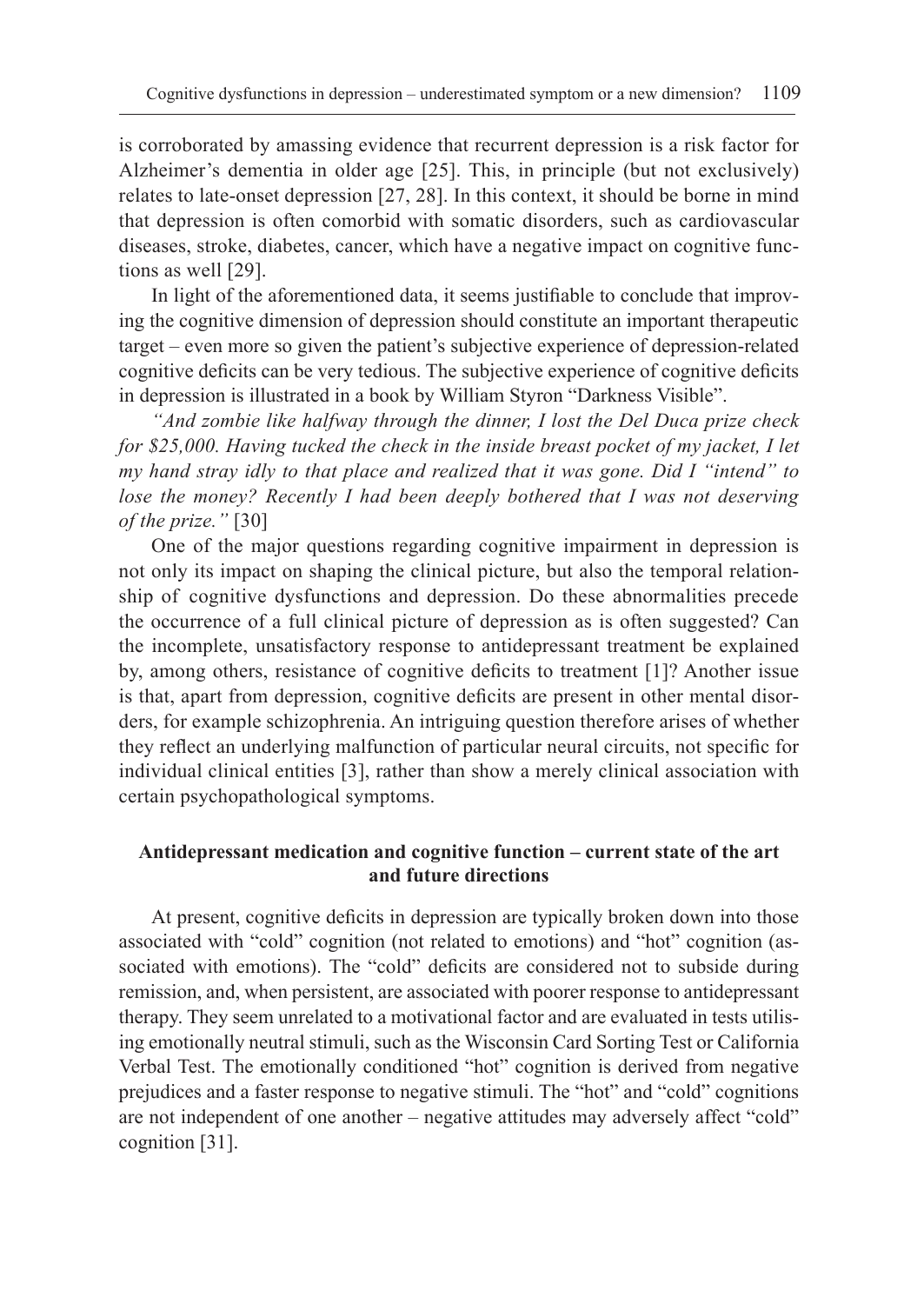Contemporary neuroimaging research links "cold" cognition to structural changes in dorsolateral prefrontal cortex (DLPFC), while "hot" cognition istypically associated with structural abnormalities in orbitofrontal cortex (OFC) and the hippocampus [31]. The presence of cognitive impairment in depressed patients compared to the control group has been demonstrated in numerous studies, including meta-analyses [32]. In a recent meta-analysis, deficits have been observed in all cognitive domains, particularly in verbal fluency (Effect Size –  $ES = 0.59$ ), cognitive flexibility ( $ES = 0.53$ ), visual memory ( $ES = 0.53$ ), the psychomotor speed ( $ES = 0.48$ ), and attention ( $ES = 0.36$ ) [33]. In another up-to-date study, depressed patients performed significantly worse than healthy volunteers in the areas of executive functions (for example, spatial working memory), memory and attention [34]. Research on "hot" cognition in untreated patients with depression indicated significantly longer reaction times to positive stimuli and significantly shorter to negative stimuli compared with controls [35]. The clinical significance of cognitive dysfunctions severity during depressive episode [36], as well as their fairly minor reduction in response to antidepressant therapy [37] have also been confirmed in depressed elderly.

The information presented above should modify the cognitive theory of depression originally postulated by Aaron Beck. Combined data on neurostructural changes in depression and subsequent neurotransmitter abnormalities allows us to assume that there is an entirely biological substrate determining the preference for negative stimuli and the development of "depressive thinking styles" which are in turn classified as depressive symptoms, such as the "diminished ability to think or concentrate." (DSM-5) [17]

Studies on the prevalence of depression in patients with left-sided stroke provide another source of insight into the significance of structural damage and associated cognitive impairment for depression. Compared to right-sided stroke, depressive symptoms turned out to be more frequent and cognitive dysfunction more severe, moreover, the language deficits were predictive of post-stroke depression [38]. In another study, however, no effect of age, gender, and depression severity on cognitive deficits in depression was observed, possibly indicating that cognitive symptoms can be considered the basis for depression development rather than its epiphenomenon [39]. Genetic and neuroimaging studies also highlight the importance of genetic polymorphisms in the BDNF (Brain-Derived Neurotrophic Factor) gene for the manifestation of cognitive deficits in depression [40].

The evaluation of cognitive impairment in depression, apart from typical psychometric tests for the assessment of "cold" cognition, and ICD-10 [18] and DSM-5 [17] diagnostic criteria for depression, should also include interpretation of responses to questions such as: Do you struggle making everyday decisions?; Do you have problems with understanding what you read, what you see on TV, or what you talk about?; Do you lose things or forget about them?; Do you have problems with initiating, planning and completing tasks?; Does all of this trouble you in your daily life? This principle underlies the highly accurate 6-item tool for the early diagnosis of cognitive impair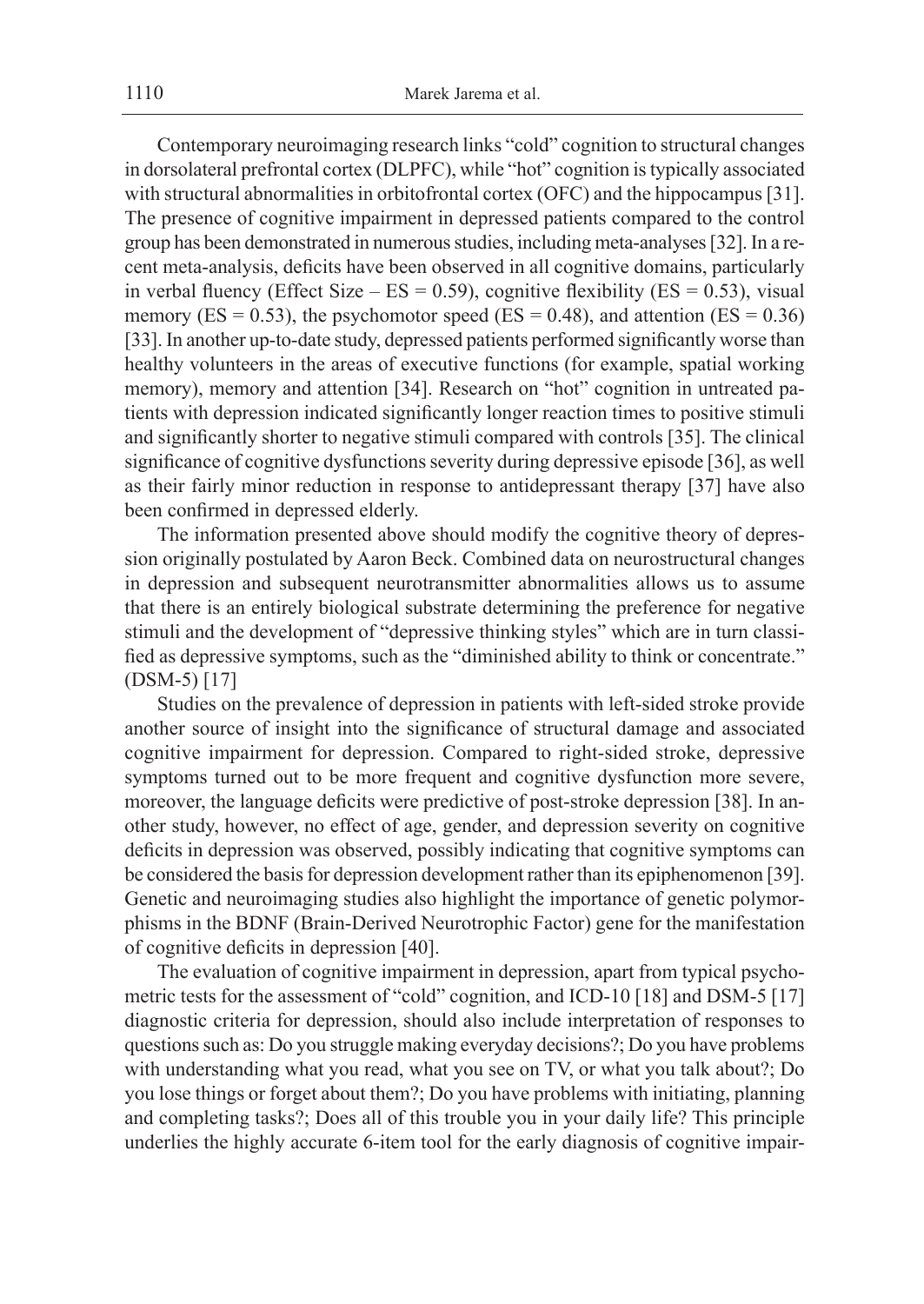ment in depression – British Columbia Cognitive Complaints Inventory (BC-CCI) comprising the assessment of: forgetfulness, impaired concentration, problems with expressing thoughts, word-finding difficulties, slowing of thinking, impaired problem solving [41].

As mentioned above, the influence of antidepressant treatment on "cold" cognitive deficits is rather limited. Other therapeutic methods potentially targeting those symptoms include transcranial magnetic stimulation (rTMS) of the dorsolateral prefrontal cortex (DLPFC) and deep brain stimulation (DBS) of the anterior cingulate cortex (ACC) [31].

## **Vortioxetine – new antidepressant drug in clinical trials**

Vortioxetine is a novel medication with a unique combination of both antidepressant and "procognitive" properties. It acts not only through the serotonin reuptake inhibition, but also as  $5HT_{1A}$  agonist,  $5HT_{1B}$  partial agonist, and antagonist of the  $5HT_{1D}$ ,  $5HT_3$  and  $5HT_7$  receptors [42]. In preclinical studies on animal models vortioxetine significantly normalised the serotonergic, noradrenergic, and dopaminergic transmissions. Furthermore, through additional GABA-ergic and glutamatergic effects not only did it exert an antidepressant effect, but also bolstered cognitive functions, particularly attention [42].

As yet, SNRI and SSRI antidepressants have not been proven to exert a clinically significant procognitive effect. For example, duloxetine – a potent SNRI medication (thus acting on both serotonergic and noradrenergic systems) significantly improved mood in elderly patients with major depression (compared with placebo), its influence on "cold" cognitive functions, however, was notably lower [43]. A study comparing the antidepressant efficacy of vortioxetine and duloxetine demonstrated that in the subgroup of elderly patients (aged 65 and older) both drugs had a positive effect on cognitive functions; notwithstanding, after further statistical analyses it can be argued that in vortioxetine group it was the consequence of its direct influence on cognition rather than purely a spin-off of its antidepressant action [44]. The antidepressant effectiveness of both drugs (5 mg vortioxetine and 60 mg duloxetine daily) in this study was comparable [44]. In another trial comparing the effects of 10 mg vortioxetine, 30 mg mirtazapine, and placebo on cognitive functions in healthy volunteers, no negative influence of vortioxetine was observed, as opposed to the initial stage of using mirtazapine [45]. In a recent study on cognitive functions (assessed with DSST and RVLT tests) in depressed adults (18-65 years of age) during the 8-week treatment with 10 mg or 20 mg of vortioxetine versus placebo (group size ratio 1:1:1), a statistically significant improvement in both cognitive functions and depressive symptoms was observed in both vortioxetine groups compared to placebo [46].

In a meta-analysis of 11 short-term studies a statistically significant reduction in depressive symptoms was confirmed for each of the administered doses of vortiox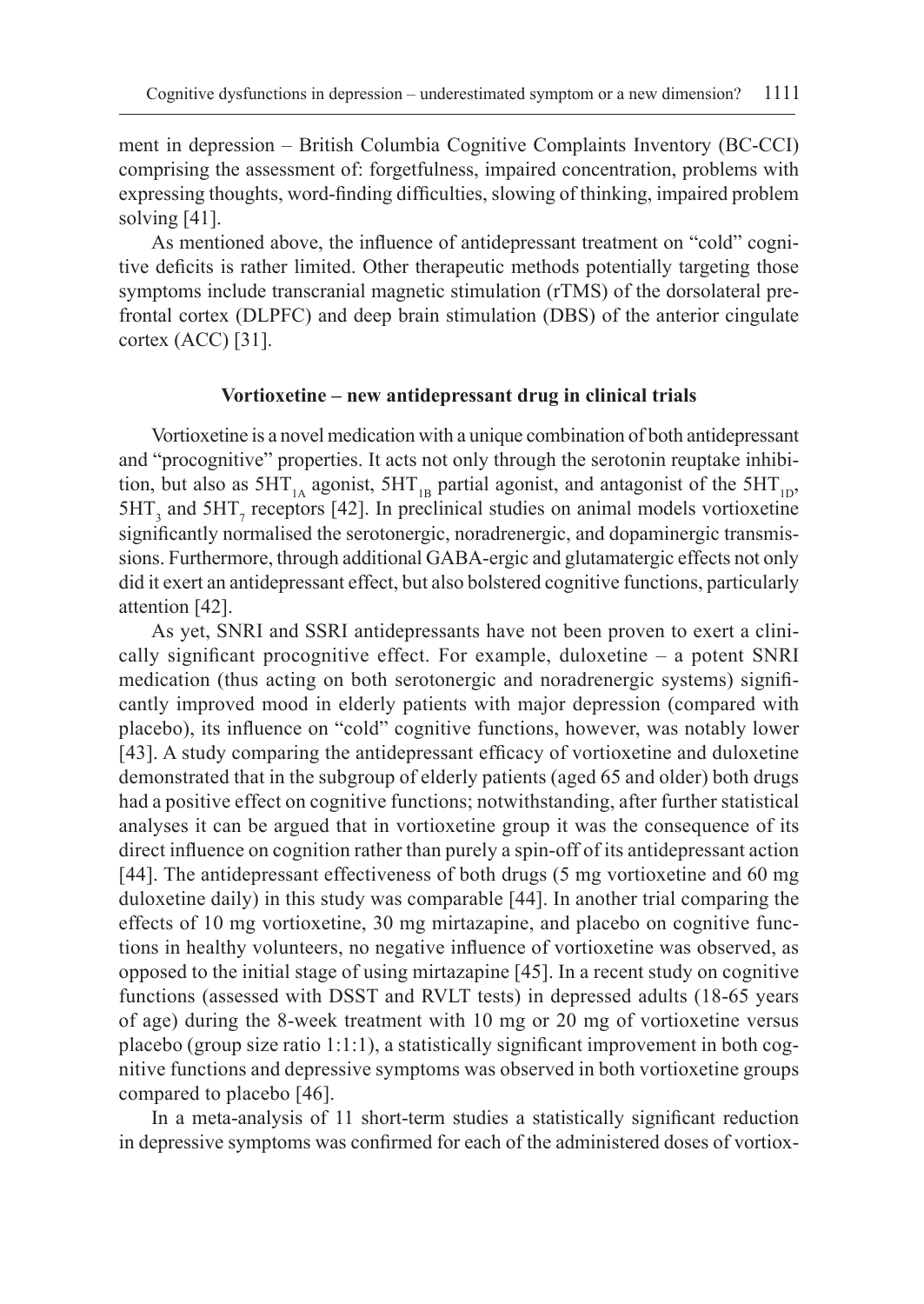etine (from 5 mg to 20 mg per day) [42]. In a medium-term trial comparing the risk of depressive relapse for vortioxetine versus placebo, after 12 weeks of active treatment a positive response was observed in 76% of patients, while remission in 69% of patients. After 36 weeks, the risk of relapse was twice lower in the vortioxetine group compared to placebo (13% vs  $26\%$ ,  $p < 0.0013$ ) [47]. In a study comparing the antidepressant efficacy of vortioxetine (5 mg daily and 10 mg per day), venlafaxine (225 mg daily) and placebo, quicker onset of antidepressant effect of vortioxetine (compared to venlafaxine) and comparable efficacy of vortioxetine and venlafaxine (compared to placebo) was reported [48].

In another trial comparing vortioxetine (15 mg and 20 mg daily), duloxetine (60 mg daily) and placebo in an 8-week study in patients with depression and prominent anxiety, the efficacy of all active therapiesturned out to be comparable and significantly better than placebo [49]. In terms of tolerability profile, the risk of discontinuation of vortioxetine due to side effects was observed to be significantly lower compared to SNRI medication (duloxetine and venlafaxine) [50]. The most common adverse effect was nausea, the frequency of others, typical for SNRI therapy (for example, insomnia), was similar to placebo; no cases of treatment discontinuation were reported for vortioxetine [50]. In one of the most recent studies (REVIVE), vortioxetine (10- 20 mg daily) was compared to agomelatine (25-50 mg daily), a significant reduction in depressive symptoms (assessed with MADRS scale) was observed in vortioxetine group from the  $8<sup>th</sup>$  week of study [51].

In the most recent trial (FOCUS) a significant improvement in cognitive functions was reported for vortioxetine (daily doses of 10 mg and 20 mg) compared with placebo. These objective results were confirmed by patients themselves owing to the use of a special cognitive abilities self-assessment questionnaire (Perceived Deficit Questionnaire – PDQ). It was also proven that the reduction of cognitive difficulties was a consequence of vortioxetine's direct procognitive effect rather than secondary to its antidepressant efficacy [52].

To summarise, the available data from clinical trials on vortioxetine in depression, it seems justified to conclude that:

- it is an effective antidepressant; its potency is comparable to SNRI medication (for example, venlafaxine or duloxetine) or agomelatine
- it is effective in various subtypes of depression: severe depression, depression with anxiety, geriatric depression
- it is effective in patients who do not respond adequately to treatment with SSRIs or SNRIs
- it exerts a positive effect on cognitive functions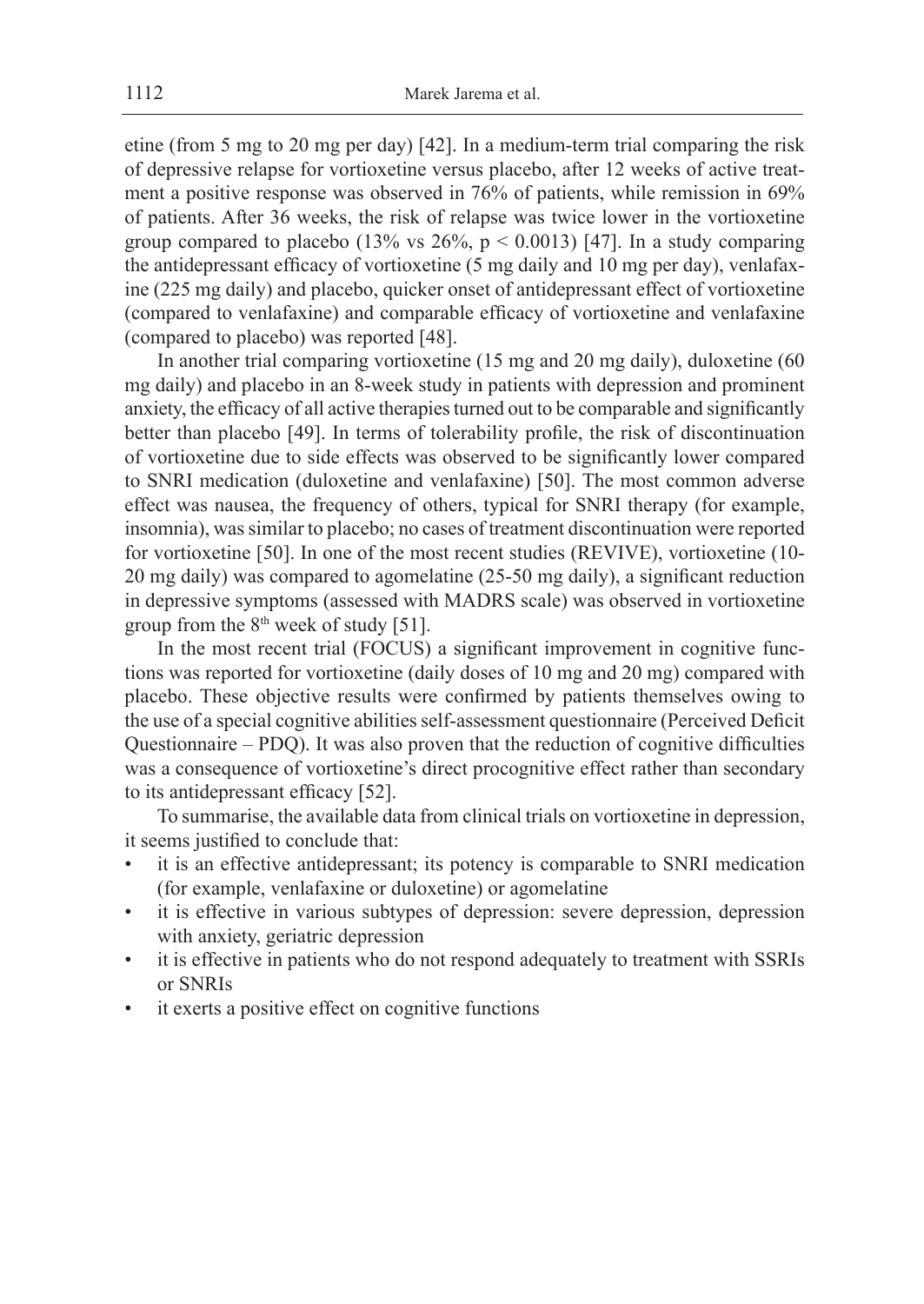## **References:**

- 1. Trivedi MH, Greer TL. *Cognitive dysfunction* i*n unipolar depression: implications for treatment*. J. Affect Disord. 2014; 152: 19–27.
- 2. Jaeger J, Berns S, Uzelac S, Davis-Conway S. *Neurocognitive deficits and disability in major depressive disorder*. Psychiatry Res. 2006; 145: 39–48.
- 3. EtkinA, GyurakA, O'Hara R. *A neurobiological approach to the cognitive deficits of psychiatric disorders.* Dialogues Clin. Neurosci. 2013; 15: 419–429.
- 4. Greer TL, Sunderajan P, Grannemann BD, Kurian BT, Trivedi MH. *Does duloxetine improve cognitive function independently of its antidepressant effect in patients with major depressive disorder and subjective reports of cognitive dysfunction?* Depress. Res. Treat. 2014; DOI: 10.1155/2014/627863.
- 5. Naismith SL, Hickie JB, Turner K, Little CL, Winter V, Ward PB. et al. *Neuropsychological performance in patients with depression is associated with clinical, etiological and genetic risk factors*. J. Clin. Exp. Neuropsychol. 2003; 25: 866–877.
- 6. Herrera-Guzman I, Gudayol-Ferre E, Herrera-Guzman D, Guardia-OlmosJ, Hinojosa-Calvo E, Herrera-Abarca JE. *Effects of selective serotonin reuptake and dual serotonergic-noradrenergic reuptake treatments on memory and mental processing speed in patients with major depressive disorder*. J. Psychiatr. Res. 2009; 43: 855–863.
- 7. Murrough JW, Iacoviello B, Neumeister A, Charney DS, Iosifescu DV. *Cognitive dysfunctions in depression: neurocircuitry and new therapeutic strategies*. Neurobiol. Learn. Mem. 2011; 96: 553–563
- 8. PopielA, Pragłowska E. *Psychoterapia poznawczo-behawioralna. Teoria i praktyka*. Warszawa: Wydawnictwo Paradygmat; 2008.
- 9. Beck AT. *The evolution of the cognitive model of depression and its neurobiological correlates*. Am. J. Psychiatry 2008; 165: 969–977.
- 10. Fennell MJV. *Depression*. W: Hawton K, Salkovskis PM, Kirk J, Clark DM. ed. *Cognitive behaviour therapy for psychiatric problems*. Oxford: Oxford University Press, 1989. p. 169-234.
- 11. Conradi HJ, Ormel J, de Jonge P. *Presence of individual (residual) symptoms during depressive episodes and periods of remission: a 3-year prospective study*. Psychol. Med. 2011; 41: 1165–1174.
- 12. Gorwood P. et al. *Toxic effects of depression on brain function: impairment of delayed recall and the cumulative length of depressive disorder in a large sample of depressed outpatients*. Am. J. Psychiatry 2008; 165(6): 731–739.
- 13. Gotlib IH, Joormann J. *Cognition and depression: current status and future directions*. Ann. Rev. Clin. Psychol. 2010; 6: 285–312.
- 14. Bradley BP, Mogg K, Williams R. *Implicit and explicit memory for emotion-congruent information in clinical depression and anxiety*. Behav. Res. Therapy 1995; 33: 755–770.
- 15. Harmer CJ, O'Sullivan U, Favaron E, Massey-Chase R, Ayers R, Reinecke A. *Effect of acute antidepressant administration on negative affective bias in depressed patients*. Am. J. Psychiatry 2009; 166: 1178**–**1184.
- 16. Murray LA, Whitehouse WG, Alloy LB. *Mood congruence and depressive deficits in memory: A forced-recall analysis*. Memory 1999; 7: 175**–**196.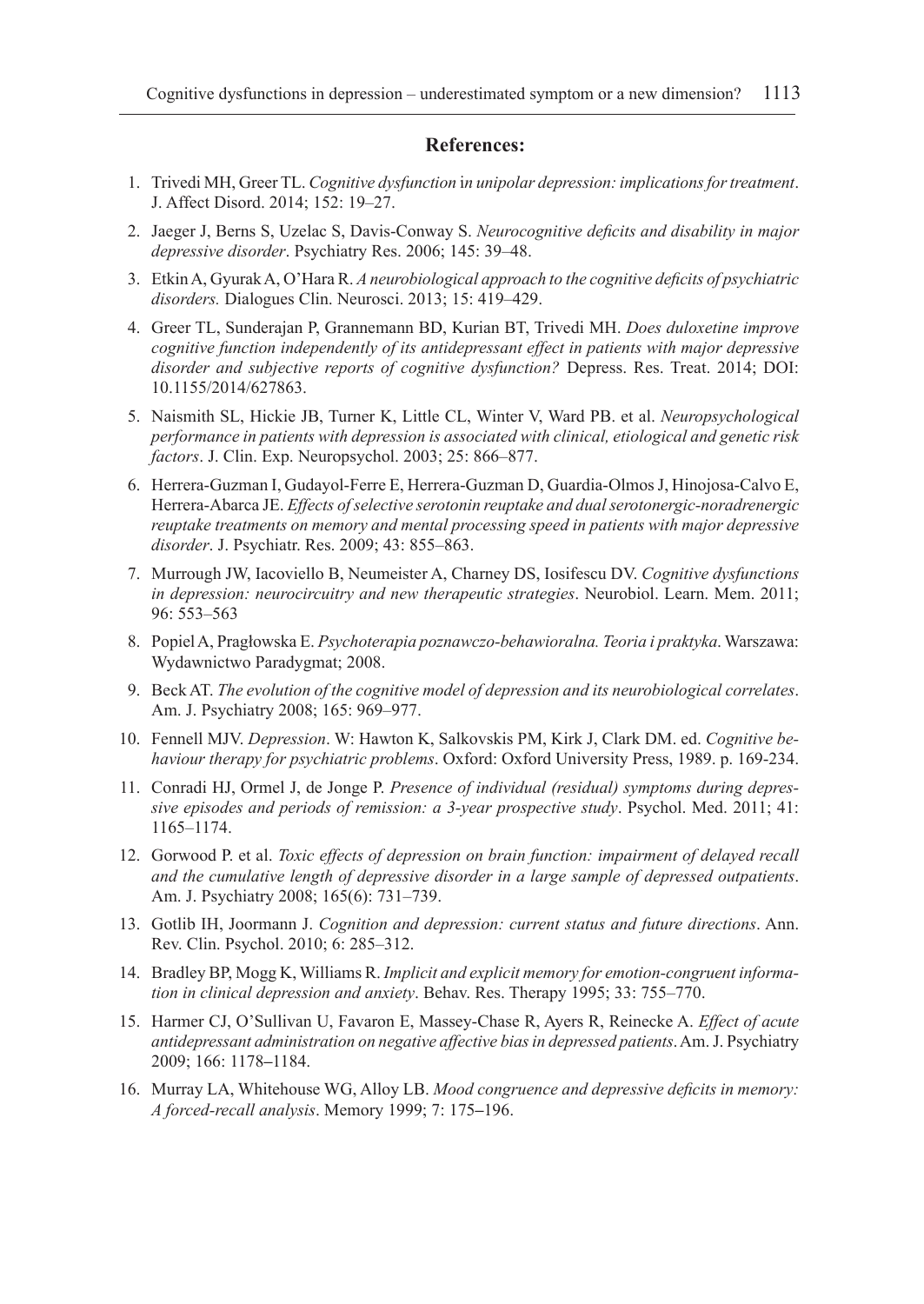- 17. *Diagnostic and statistical manual of mental disorders*. Fifth edition (DSM-5). Arlington, VA: American Psychiatric Association; 2013.
- 18. *The ICD-10 classification of mental and behavioural disorders: clinical descriptions and diagnostic guidelines*. Geneva: World Health Organization; 1992.
- 19. Lee RSC, Hermens DF, Porter MA, Redoblado-Hodge MA. *A meta-analysis of cognitive deficits in first episode Major Depressive Disorder*. J. Affect. Disord. 2012; 140: 113**–**124.
- 20. Clintock SM, Husain MM, Greer TL, Cullum CM. *Association between depression severity and neurocognitive function in major depressive disorder: a review and synthesis*. Neuropsychology 2010; 24: 9**–**34.
- 21. Hasselbalch BJ, Knorr U, Kessing LV. *Cognitive impairment in the remitted state of unipolar depressive disorder: a systematic review*. J. Affect. Disord. 2011; 134: 20**–**31.
- 22. Majer M, Ising M, Kunzel H, Binder EB, Holsboer F, Modell S. et al. *Impaired divided attention predicts delayed response and risk of relapse in subjects with depressive disorders*. Psychol. Med. 2004; 34: 1453**–**1463.
- 23. Alexopoulos GS, Meyers BS, Young RC, Kalyam B, Kakuma T, Gabrielle M. et al. *Executive dysfunction and long-term outcomes of geriatric depression*. Arch. Gen. Psychiatry 2000; 57: 285**–**290.
- 24. Gorwood P, Corruble E, Falissard B, Goodwin GM. *Toxic effect of depression on brain function: impairment of delayed recall and the cumulative length of depressive disorder in a large sample of depressed outpatients*. Am. J. Psychiatry 2008; 165: 731**–**739.
- 25. Post RM, Fleming J, Kapczinski F. *Neurobiological correlates of illness progression in the recurrent affective disorders*. J. Psychiatr. Res. 2012; 46: 561**–**573.
- 26. Kessing LV, Andersen PK. *Does the risk of developing dementia increase with the number of episodes in patients with depressive disorder and in patients with bipolar disorder?* J. Neurol. Neurosurg. Psychiatry 2004; 75: 1662**–**1666.
- 27. Li G, Wang LY, Shofer JB, Thompson ML, Peskind ER, McCormick W. *Temporal relationship between depression and dementia: finding from a large community-based 15-year follow-up study*. Arch. Gen. Psychiatry 2011; 68: 970**–**977.
- 28. Butters MA, Young JB, Lopez O, Aizenstein HJ, Mulsant BH, Reynolds CF. et al. *Pathways linking late-life depression to persistent cognitive impairment and dementia*. Dialogues Clin. Neurosci. 2008; 10: 345**–**357.
- 29. Iosifescu DV. *Treating depression in the medically ill*. Psychiatr. Clin. North Am. 2007; 30: 77**–**90.
- 30. Styron W. *Ciemność widoma. Esej o depresji*. Warszawa: Wydawnictwo Świat Książki; 2012.
- 31. RoiserJP, Sahakian B. *Hot and cold cognition in depression*. CNS Spectr. 2013; 18(3): 139–149.
- 32. Burt DB, Zembar MJ, Niederehe G. *Depression and memory impairment: a meta-analysis of the association, its pattern, and specificity*. Psychol. Bull. 1995; 117(2): 285–305.
- 33. Lee RS, Hermens DF, Porter MA, Redoblado-Hodge MA. *A meta-analysis of cognitive deficits in first-episode Major Depressive Disorder*. J. Affect. Disord. 2012; 140(2): 113–124.
- 34. Rock PL, RoiserJP, RiedelWJ, BlackwellAD. *Cognitive impairment in depression: a systematic review and meta-analysis*. Psychol. Med. 2013; 29: 1–12.
- 35. Erickson K, Drevets WC, Clark L, Cannon DM, Bain EE, Zarate CA Jr. et al. *Mood-congruent bias in affective go/no-go performance of unmedicated patients with major depressive disorder*. Am. J. Psychiatry 2005; 162(11): 2171–2173.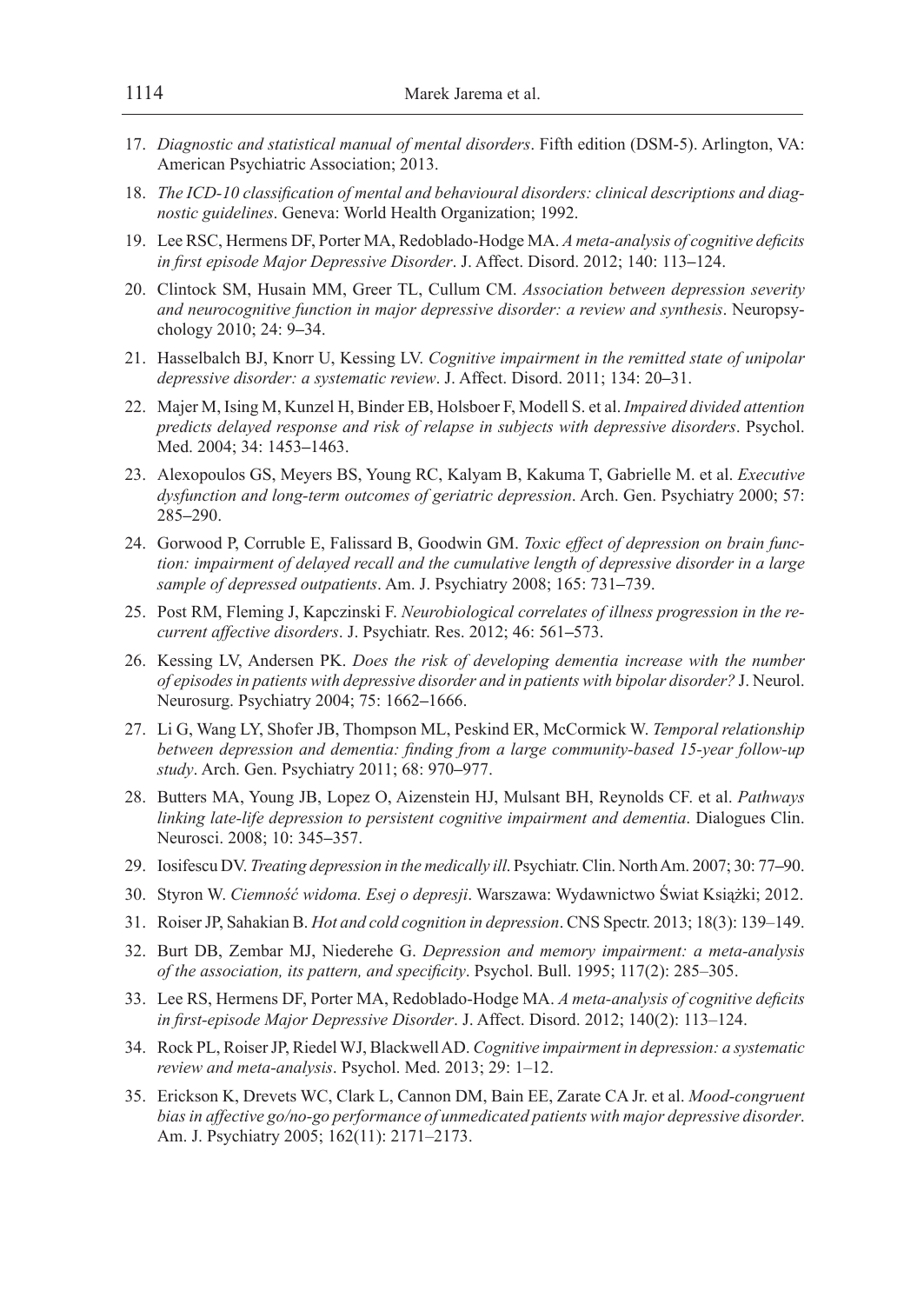- 36. Pimontel MA, Culang-Reinlieb ME, Morimoto SS, Sneed JR. *Executive dysfunction and treatment response in late-life depression*. Int. J. Geriatr. Psychiatry 2012; 27(9): 893–899.
- 37. Potter GG, KittingerJD, Wagner HR, Steffens DC, Krishnan KR. *Prefrontal neuropsychological predictors of treatment remission in late-life depression*. Neuropsychopharmacol. 2004; 29(12): 2266–2271.
- 38. Irfan U, Khalid S. *Relationship between cognitive impairment and depressive symptoms*. J. Med. Sci. 2011; 4(3): 122–127.
- 39. Austin MP, Mitchell P, Goodwin GM. *Cognitive deficits in depression*. Br. J. Psychiatry 2001; 178: 200–216.
- 40. Papazacharias A, Nardini M. *The relationship between depression and cognitive deficits*. Psychiatr. Danub. 2012; 24(supl. 1): 179–182.
- 41. Iverson GL, Lam RW. *Rapid screening for perceived cognitive impairment in major depressive disorder*. Ann. Clin. Psychiatry 2013; 25(2): 135–140.
- 42. Katona CL, Katona CP. *New generation multi-modal antidepressants: focus on vortioxetine for major depressive disorder*. Neuropsychiatr. Dis. Treat. 2014; 10: 349–354.
- 43. Russel J, Raskin J, Wiltse C, Walker D, Brawman-Mintzer O. *Efficacy and tolerability of duloxetine treatment in elderly patients with major depressive disorder and concurrent anxiety symptoms*. Psychiatry (Edgmont) 2007; 4(6): 33–45.
- 44. Katona C, Hansen T, Olsen CK. *A randomized, double-blind, placebo-controlled, duloxetinereferenced, fixed-dose study comparing the efficacy and safety of Lu AA21004 in elderly patients with major depressive disorder*. Int. Clin. Psychopharmacol. 2012; 27(4): 215–223.
- 45. Theunissen EL, Street D, Højer AM, Vermeeren A, van Oers A, Ramaekers JG. *A randomized trial on the acute and steady-state effects of a new antidepressant, vortioxetine (Lu AA21004), on actual driving and cognition.* Clin. Pharmacol. Therap. 2013; 93(6): 493–501.
- 46. McIntyre RS, Lophaven S, Olsen CK. *A randomized, double-blind, placebo-controlled study of vortioxetine on cognitive function in depressed adults*. Int. J. Neuropsychopharmacol. 2014; 17(10): 1557–1567.
- 47. Boulenger JP, Loft H, Florea A. *A randomized clinical study of Lu AA21004 in the prevention of relapse in patients with major depressive disorder*. J. Psychopharmacol. 2012; 26(11): 1408–1416.
- 48. Alvarez E, Perez V, Dragheim M, Loft H, Artigas F. *A double-blind, randomized, placebo controlled, active reference study of Lu AA21004 in patients with major depressive disorder*. Int. J. Neuropsychopharmacol. 2012; 15(5): 589–600.
- 49. Boulenger JP, Loft H, Olsen CK. *Efficacy and safety of vortioxetine (Lu AA21004), 15 and 20 mg/* day: a randomized, double-blind, placebo-controlled, duloxetine-referenced study in the acute *treatment of adult patients with major depressive disorder*. Int. Clin. Psychopharmacol. 2014; 29(3): 138–149.
- 50. Jain R, Mahableshwarkar AR, Jacobsen PL, Chen Y, Thase ME. *A randomized, double-blind, placebo-controlled 6-wk trial of the efficacy and tolerability of 5 mg vortioxetine in adults with major depressive disorder*. Int. J. Neuropsychopharmacol. 2013; 16: 313–321.
- 51. Häggström L, Nielsen RZ, Danchenko N, Poulsen L. *A randomised, double-blind, study of vortioxetine versus agomelatine in adults with major depressive disorder (MDD) with inadequate response to SSRI/SNRI treatment*. Eur. Neuropsychopharmacol. 2013; 23(supl. 2): S412.